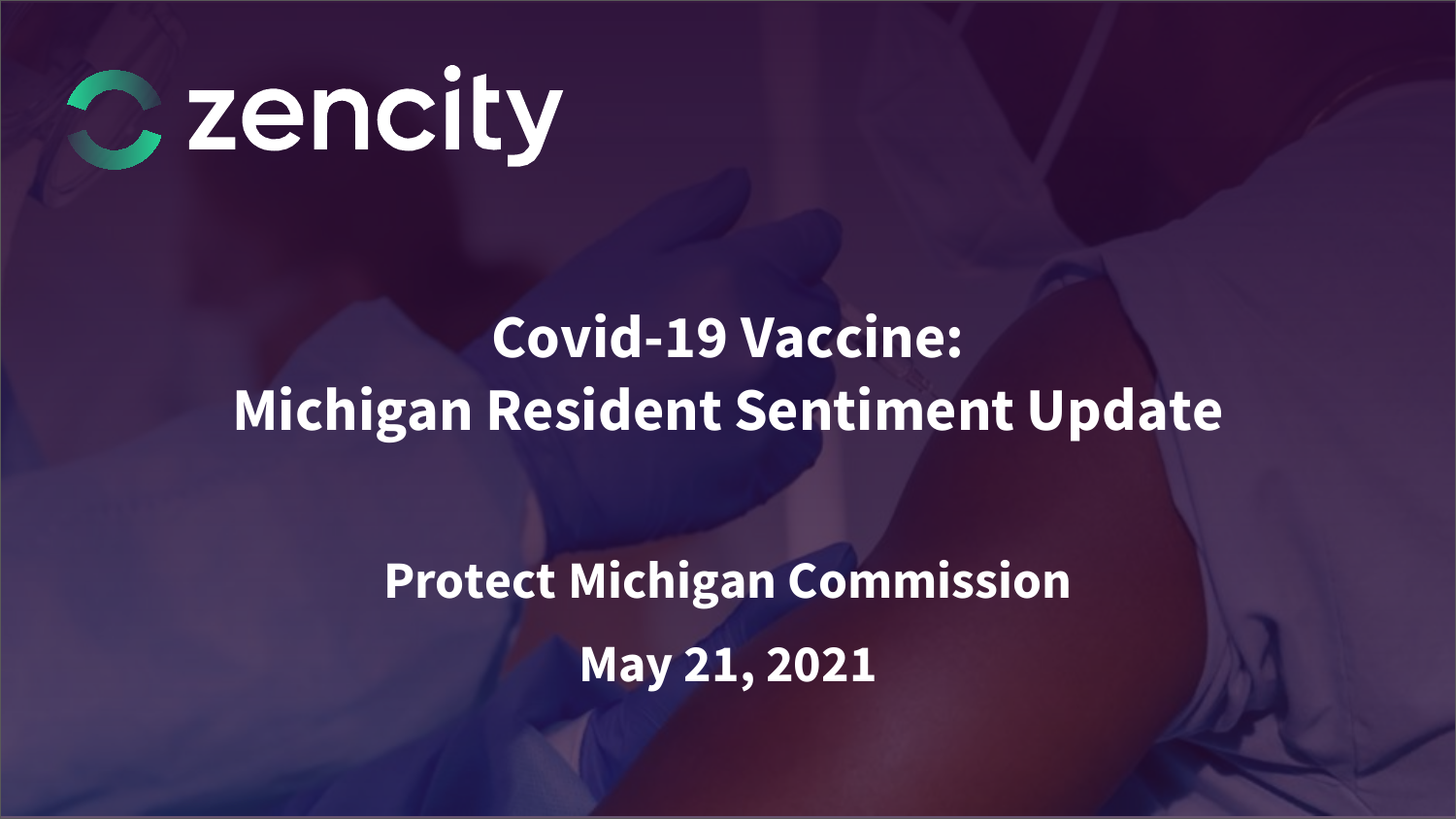### Survey Methodology

- 1,161 sample survey of Michigan adults, 18+
- R espondents recruited via Internet
- Conducted in English and Spanish
- Fielded May 5-9, 2021
- Oversample of A frican-A merican and Hispanic/Latino respondents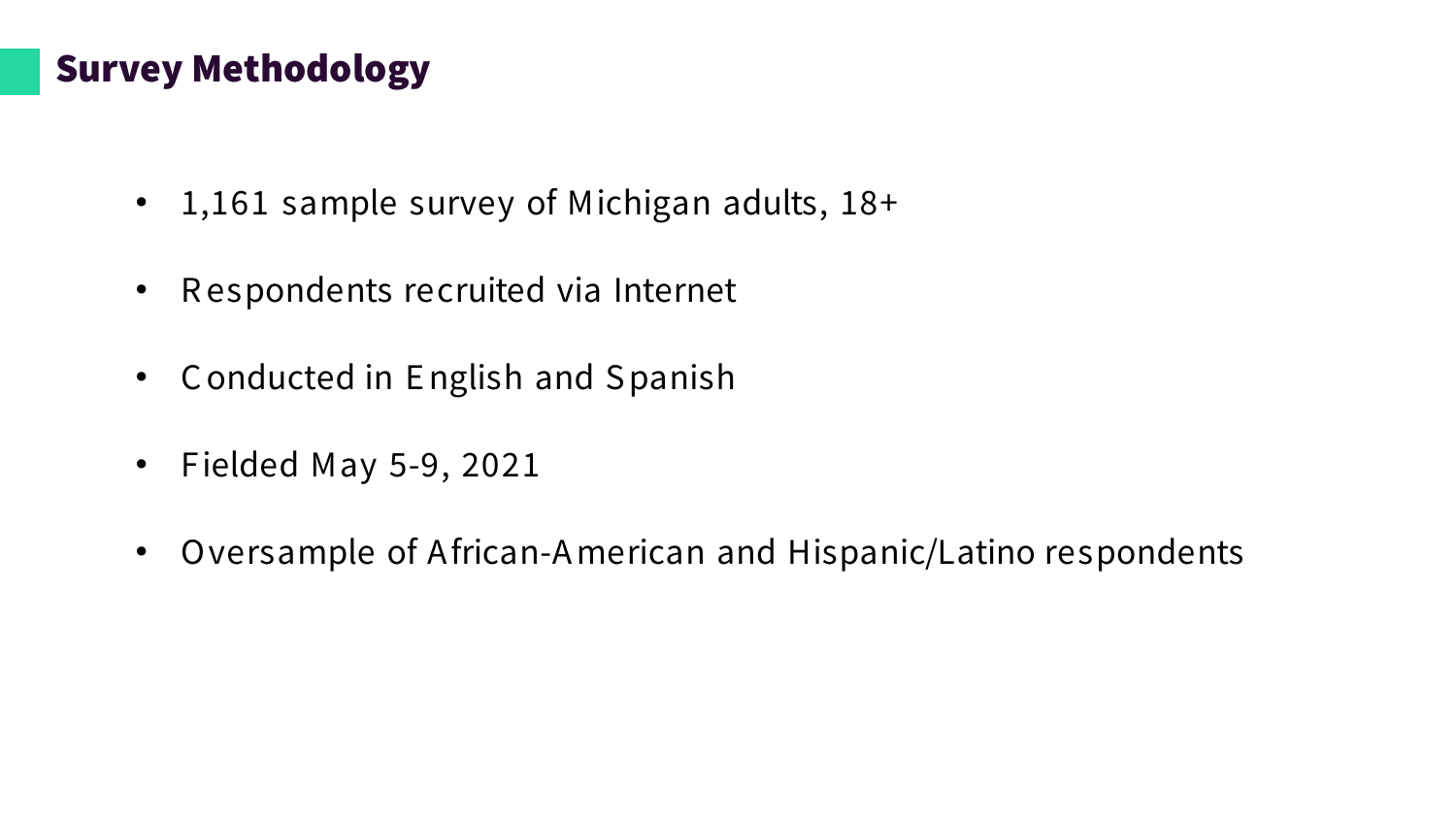# Of remaining unvaccinated, 1 in 3 are persuadable

### **Vaccination Rates**



Unvaccinated

V accinated (or in the process)

# **COVID-19 Vaccine Intentions (Unvaccinated)**

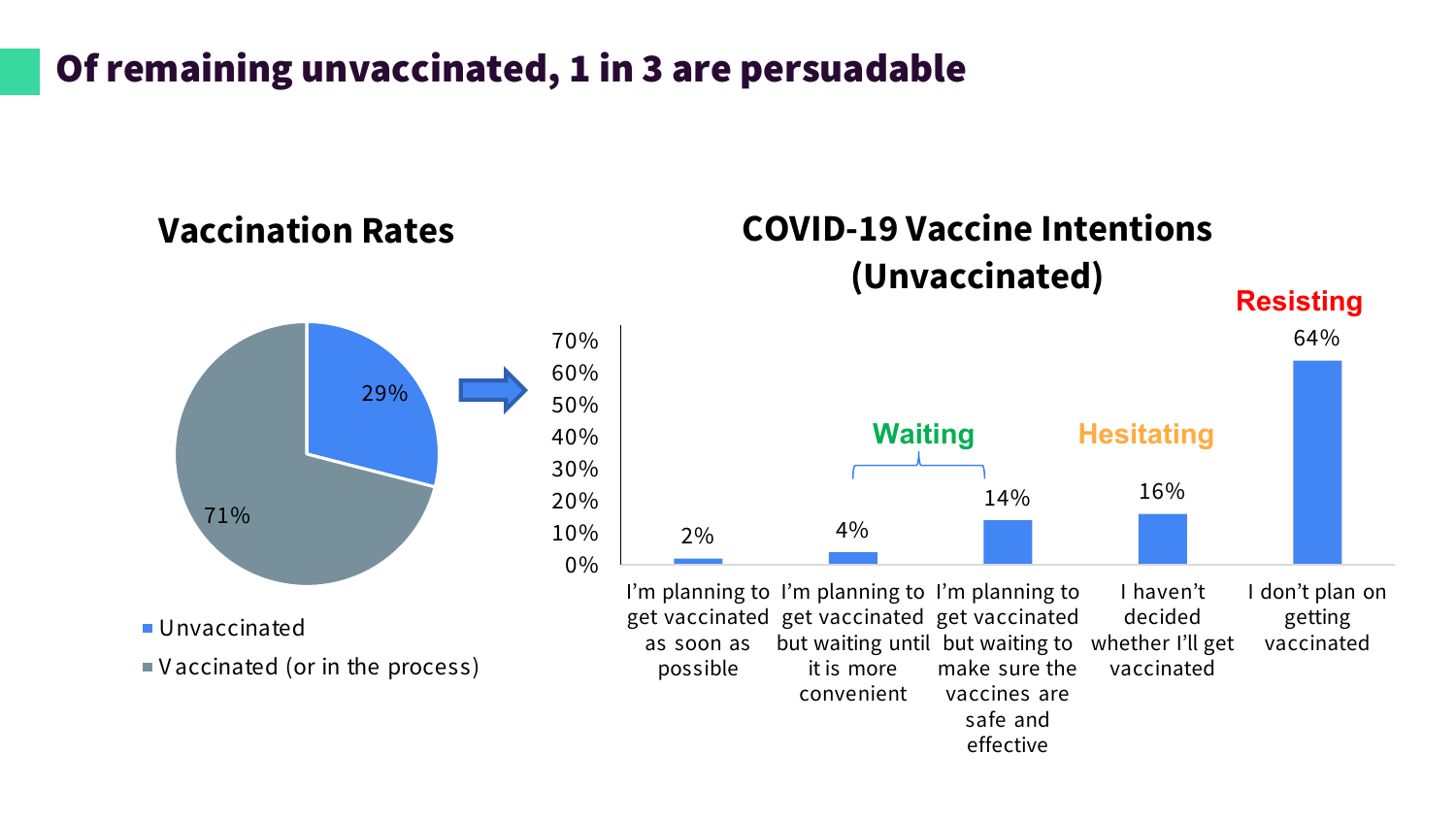# Recognize the 'low-hanging fruit' – the "Waiting" populations

C OV ID-19 Vaccine Intentions (Unvaccinated)

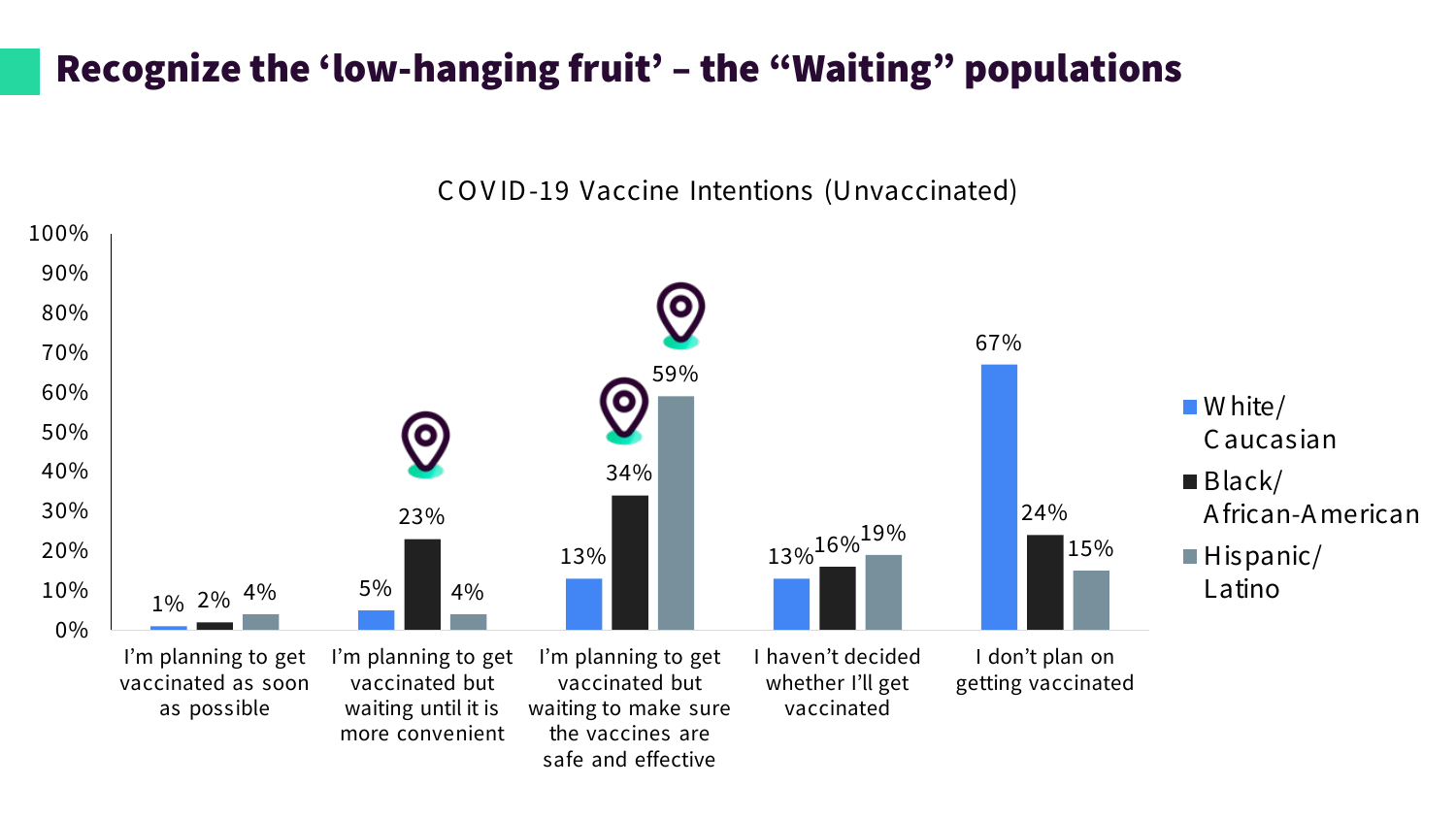# Why are residents hesitating?



#### **Contributors to Vaccine Hesitancy**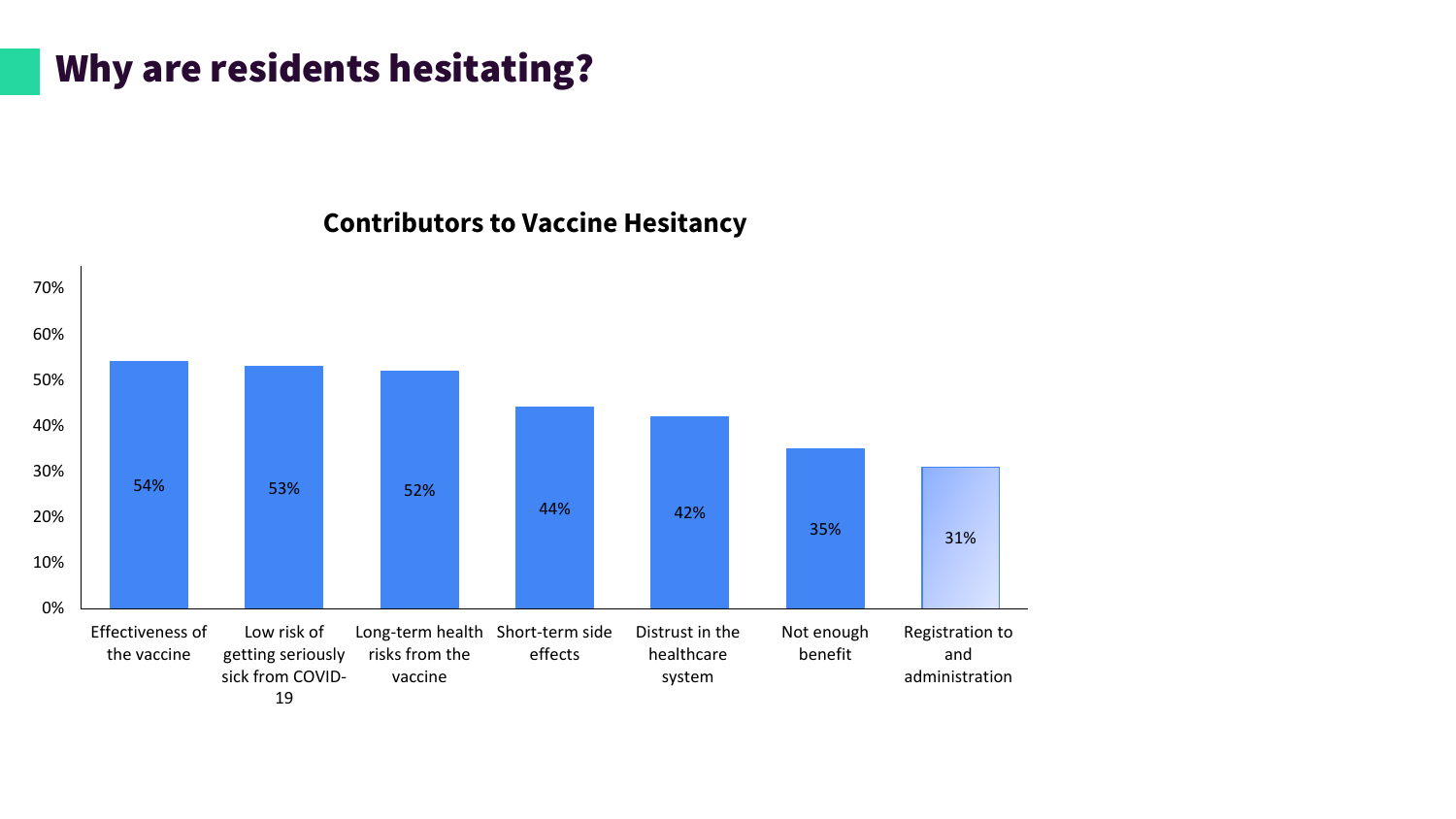# Michiganders of Color are more influenced by issues related to vaccine registration and administration compared to White Michiganders



**Registration and Administration**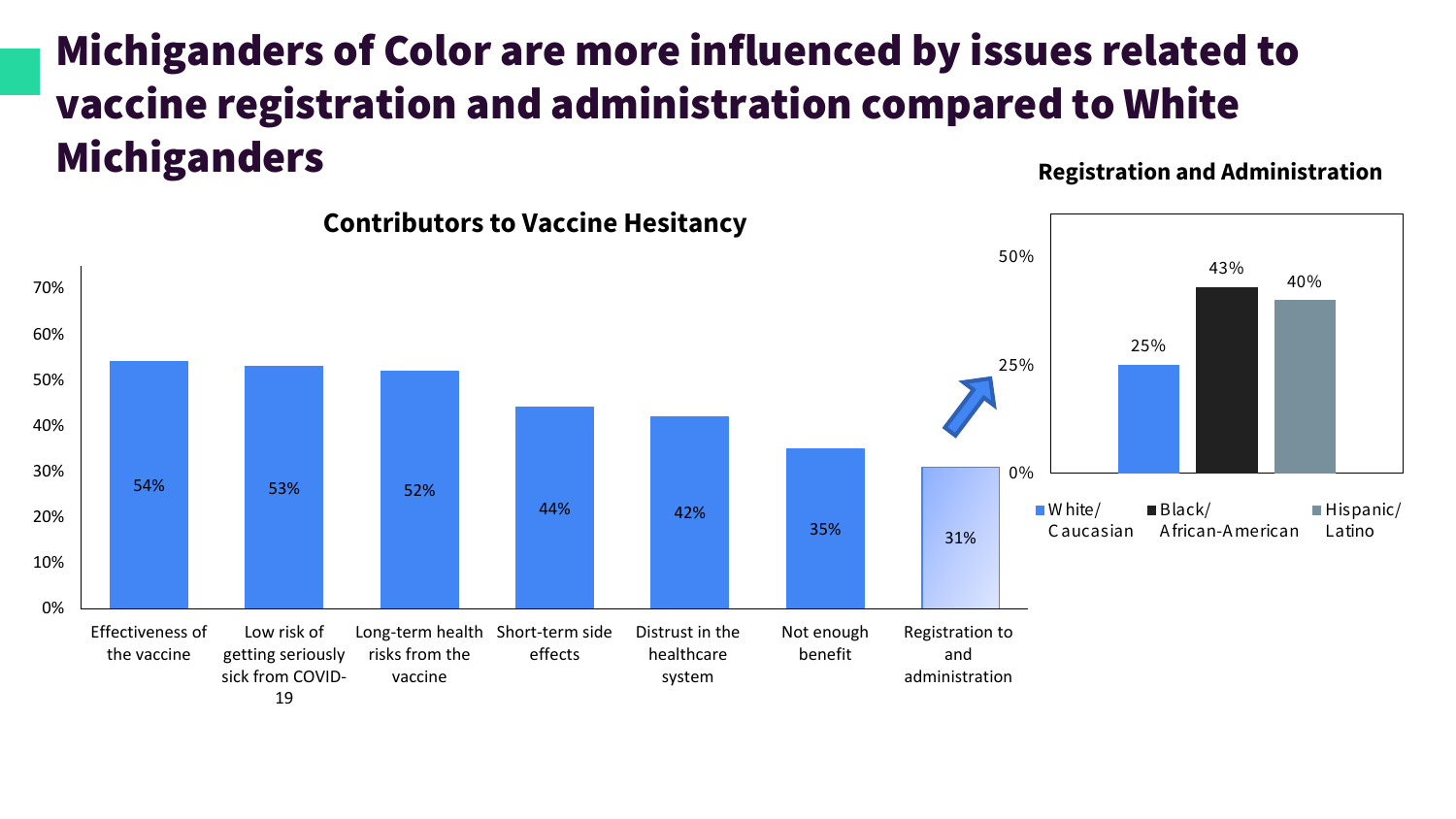# High rates of "waiting" residents located in Mid – Michigan (Preparedness Region 1)

% W A ITING until vaccination is more convenient, proven effective, or safe

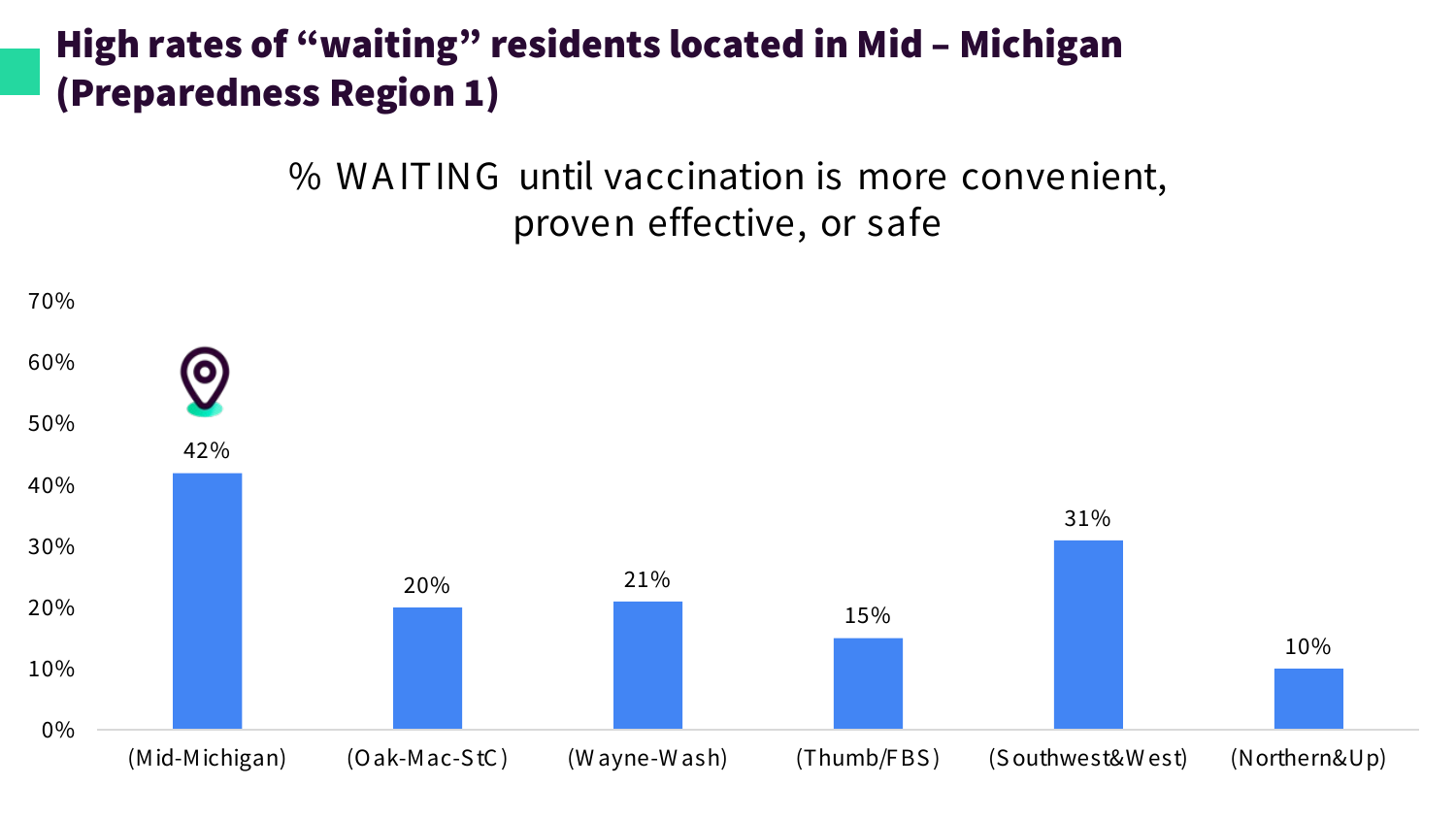# High concern with effectiveness in Mid-Michigan (Region 1)



#### **Effectiveness of the vaccine**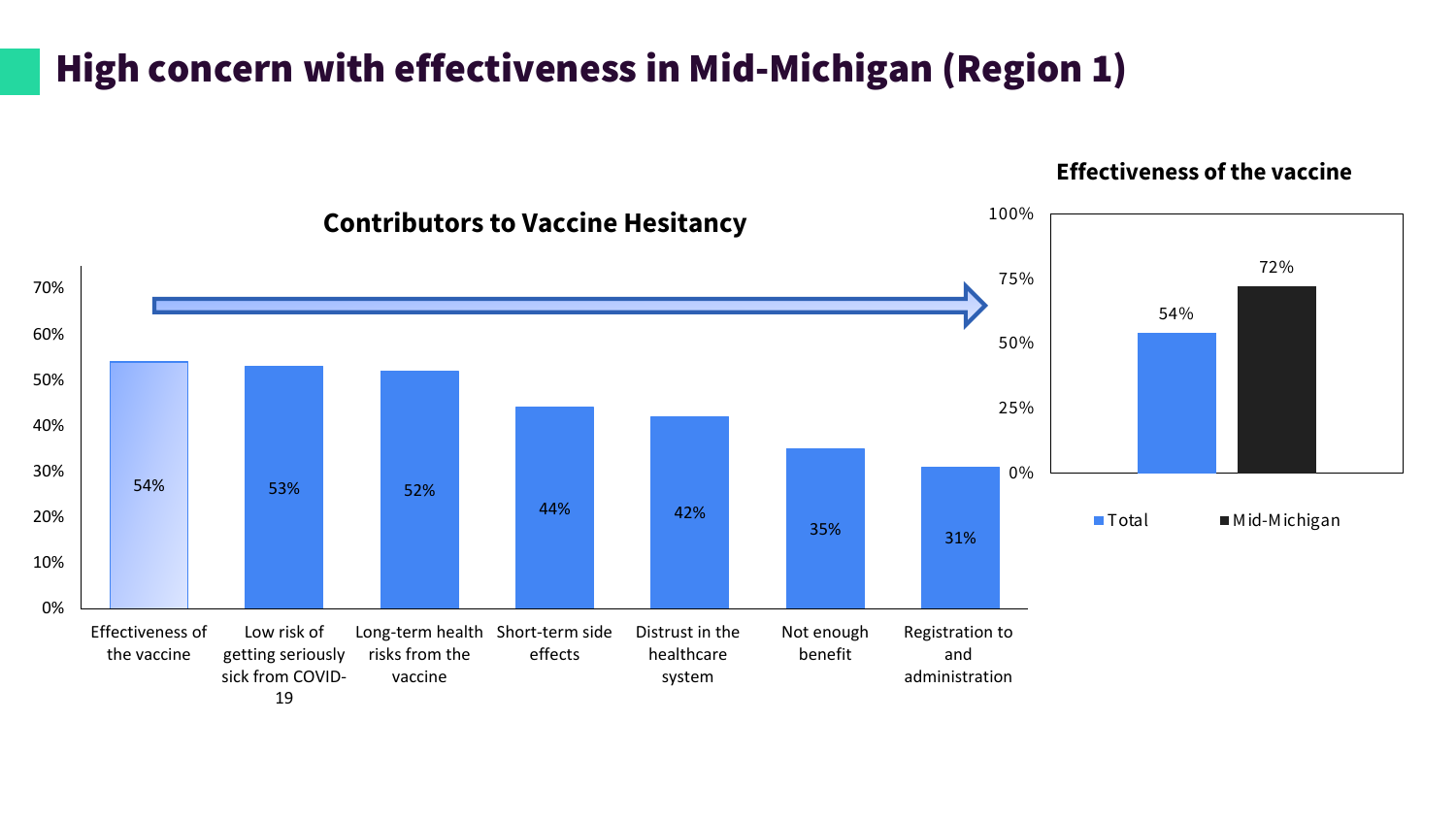# High rates of "resisting" located in Thumb/Flint/Bay/Sag (Region 3)

#### % reported no intention to vaccinate

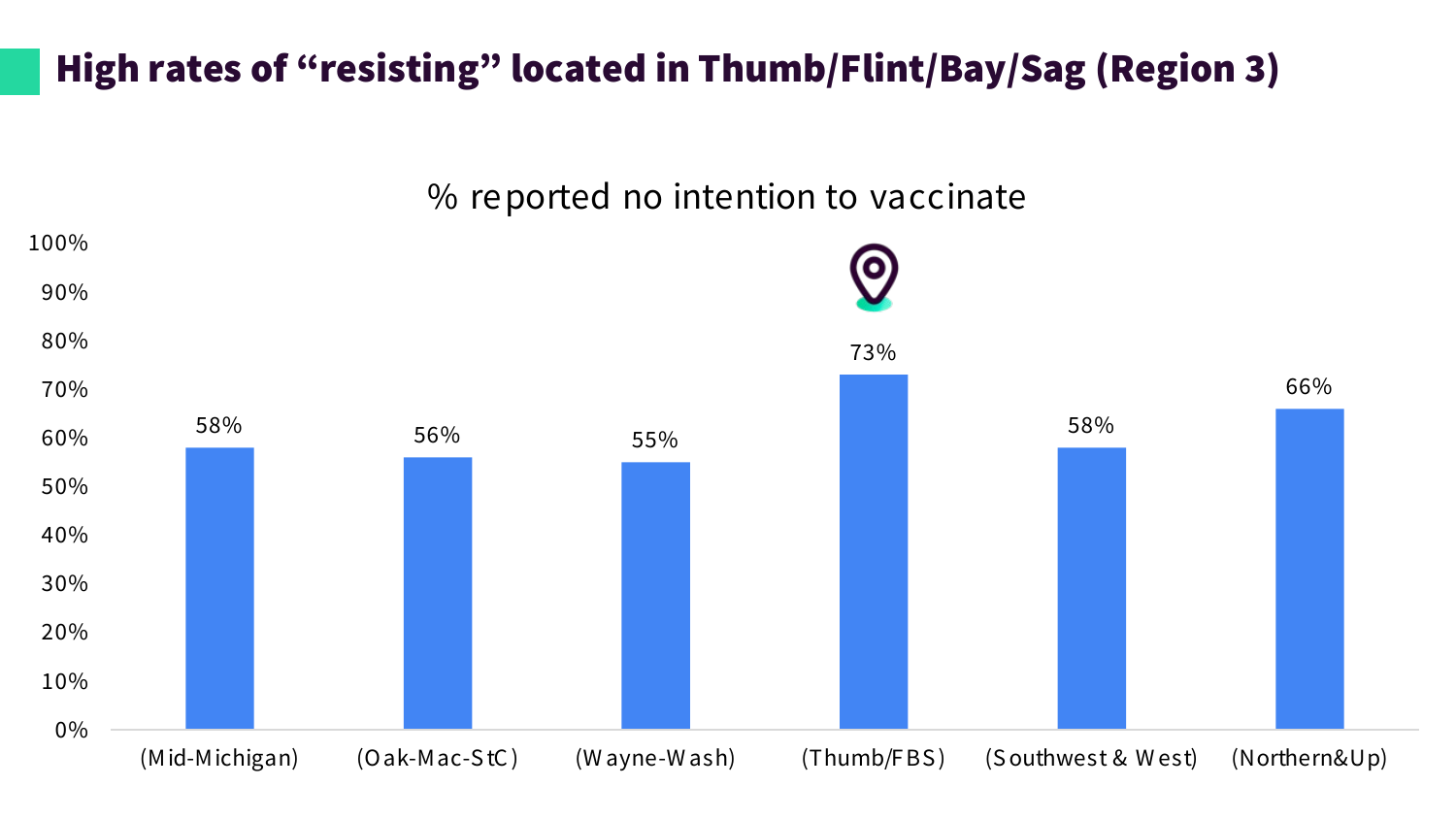# Local health care providers and family members are the most trusted sources of information

#### **Trusted Sources of Information**



**Black Respondents have somewhat higher levels of trust in public representatives:** 66% trust G overnor W hitmer, and 63% report that they trust President Biden.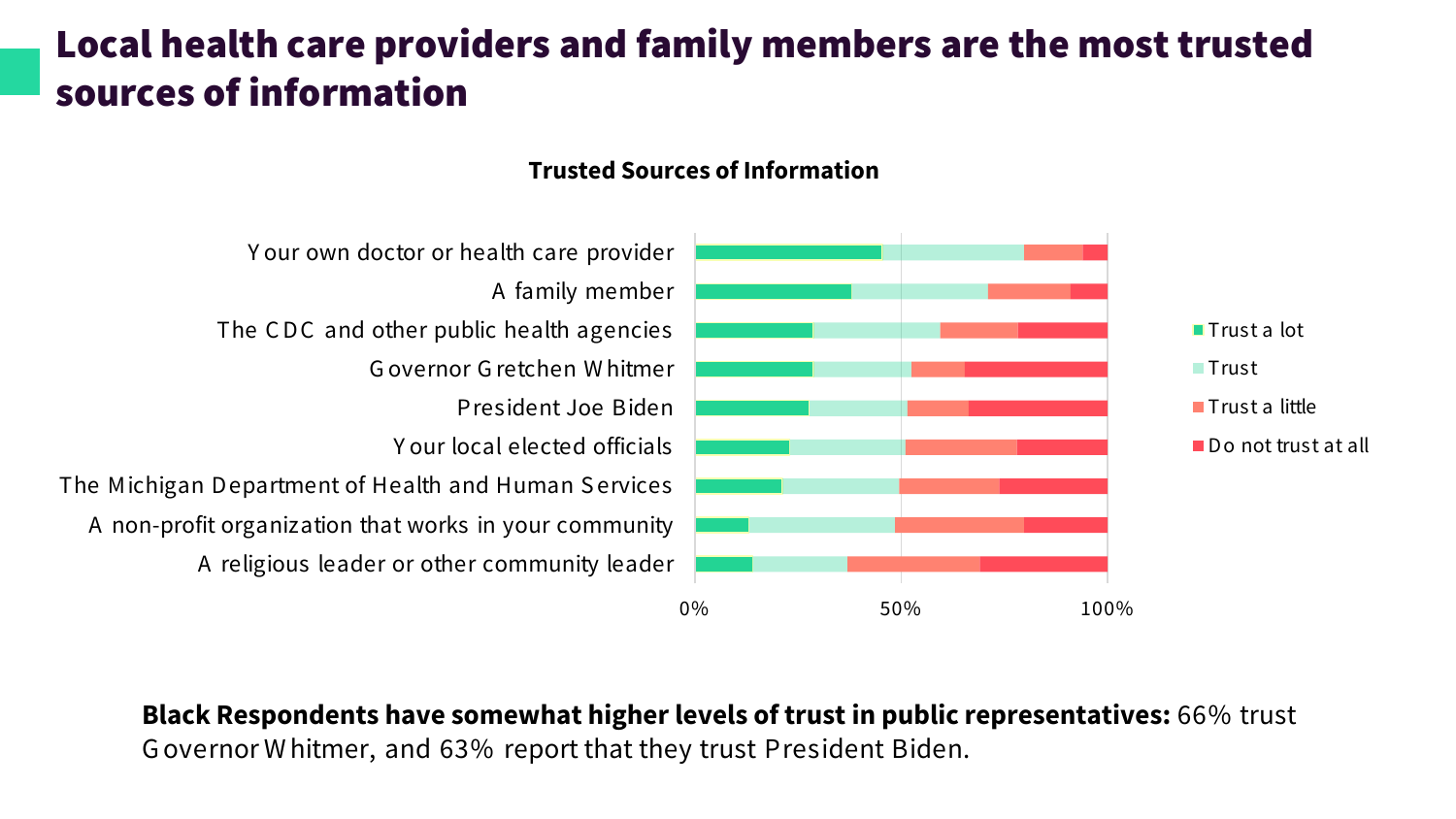### Michiganders show an unusual preference for Pfizer

Vaccine Type Preference (% of respondents that reported on a preference)



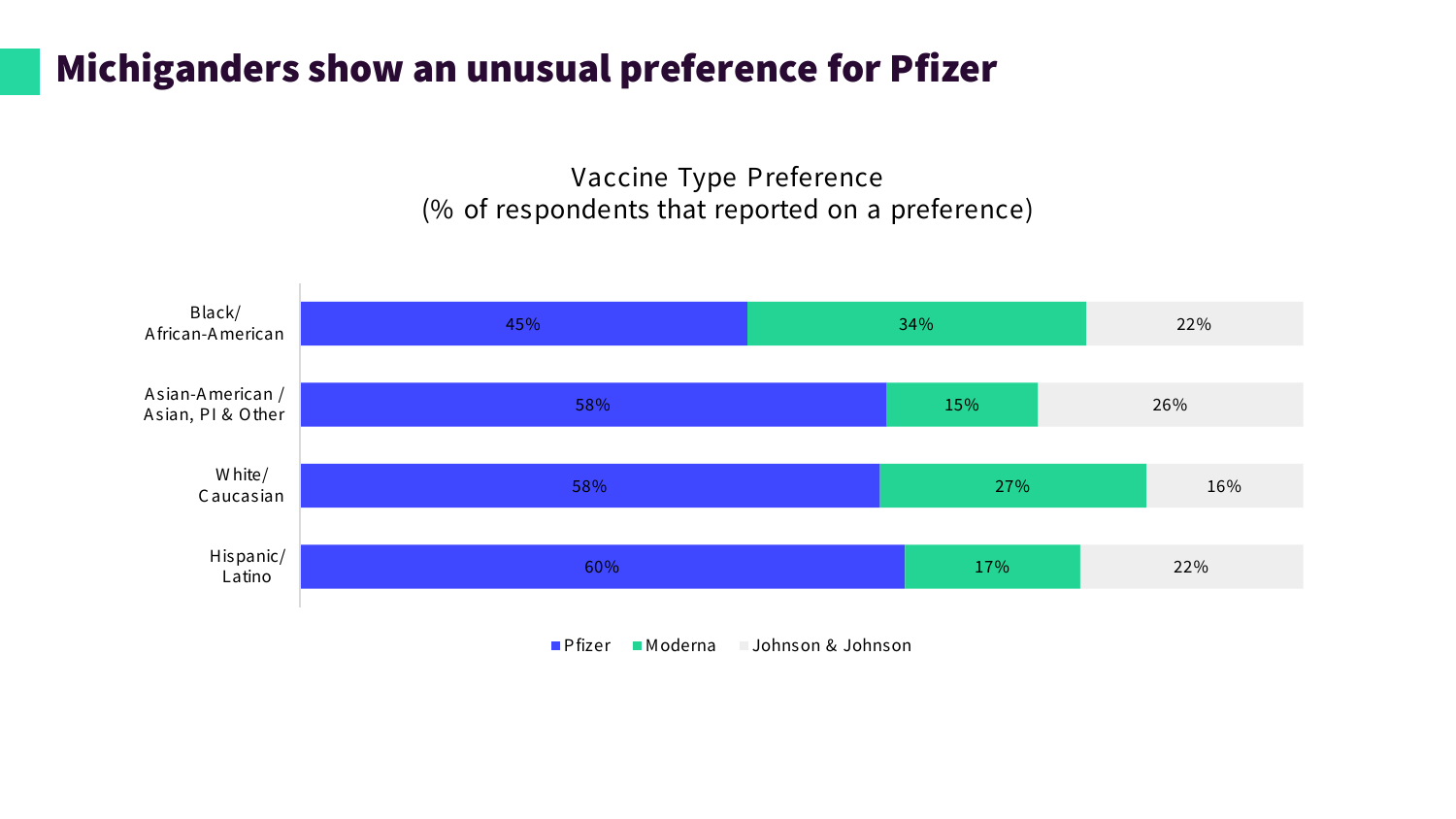### 61% of respondents support the Vacc to Normal plan



# **But a lot has changed in the last 2 weeks…**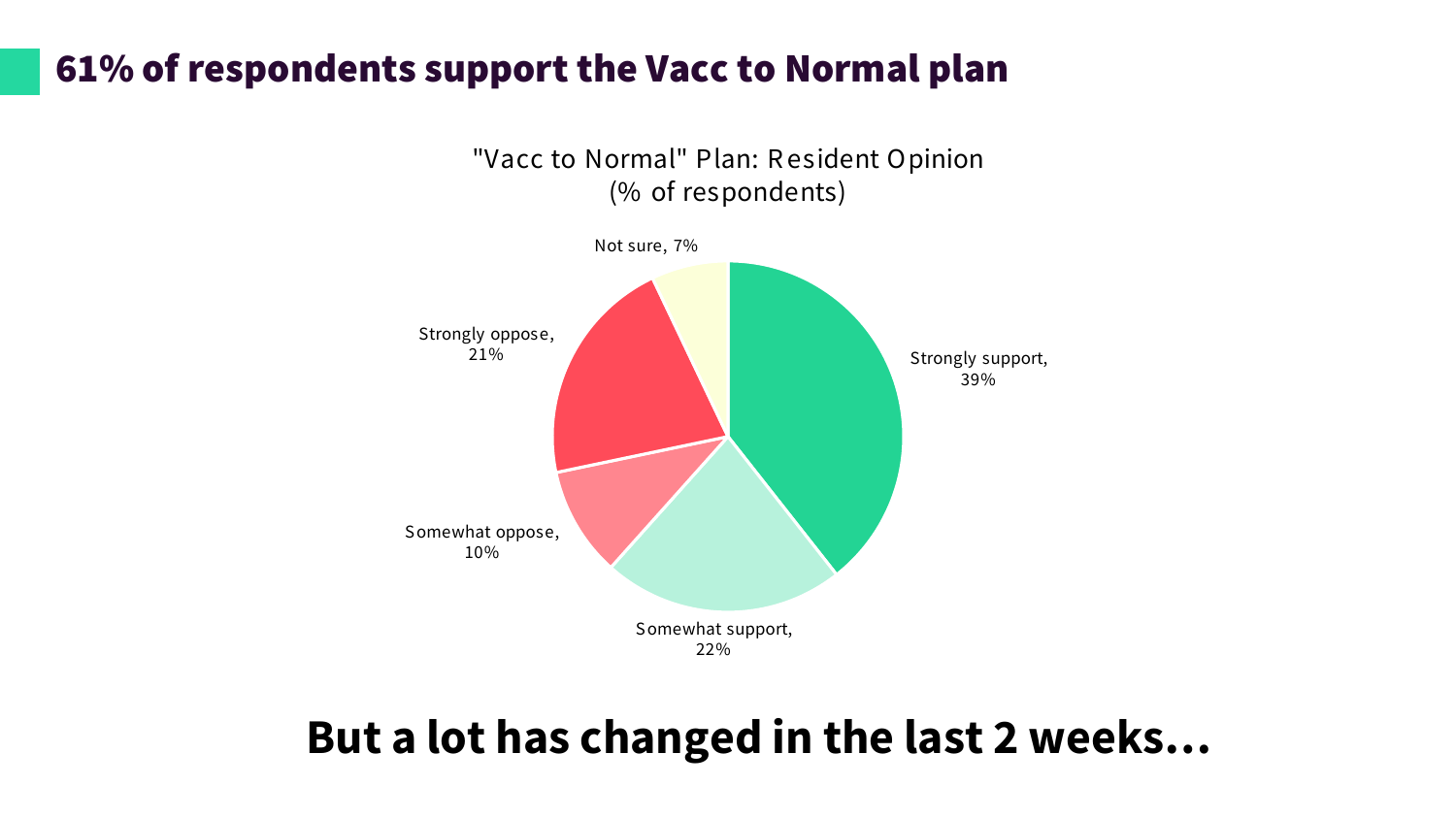

#### Time: 9:28 am **Good Morning, State of Michigan**

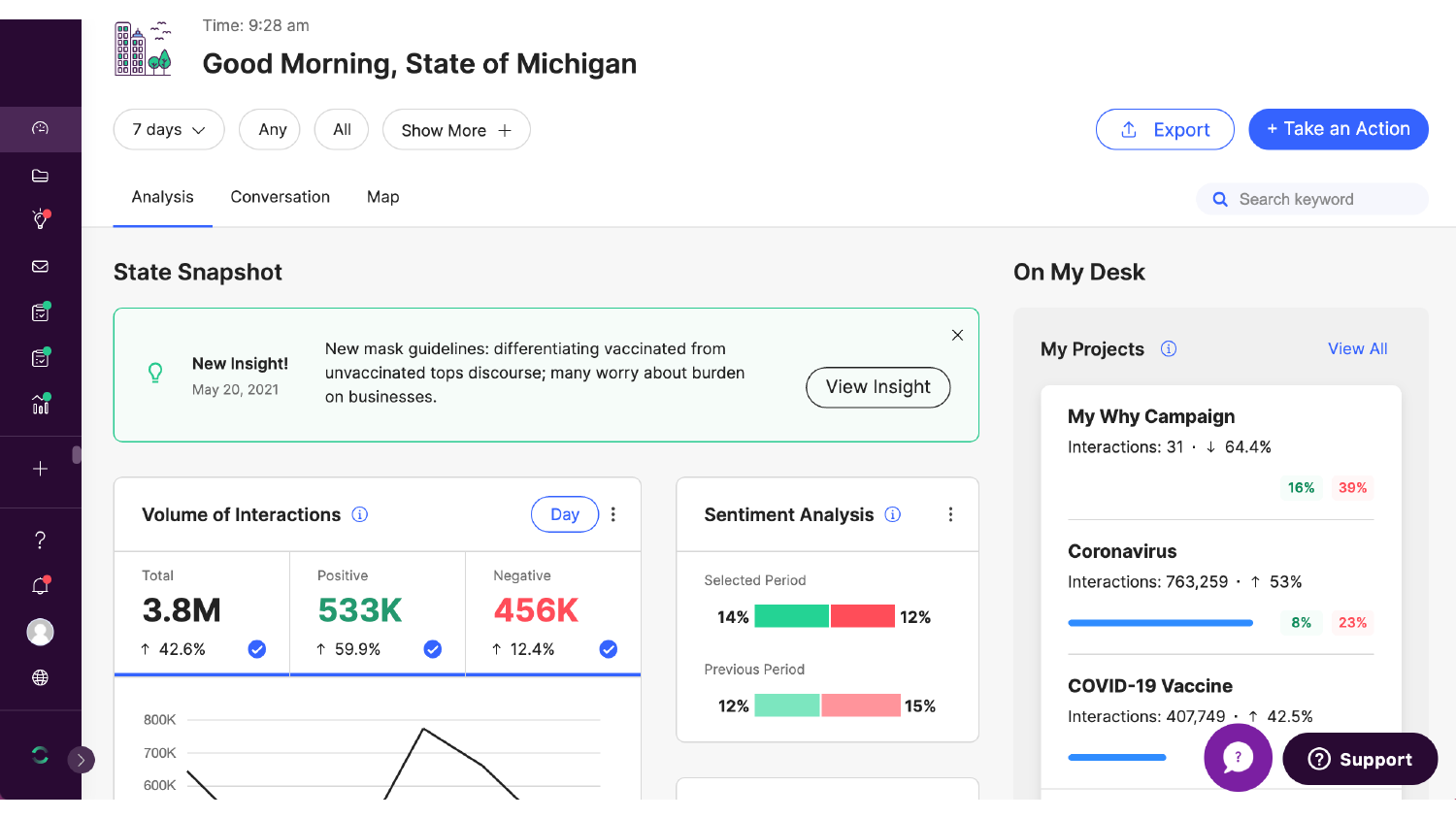# After new CDC mask guidelines: new opportunities to engage communities around support for businesses

Þ  $\downarrow$ 

New mask guidelines: differentiating vaccinated from unvaccinated tops discourse: many worry about burden on businesses.

May 13 - May 18, 2021

#### Mandate Lift: Themes and concerns



Over 327K resident interactions were generated in response to Governor Whitmer's decision to lift the statewide mask mandate for those who are fully vaccinated, in line with the new CDC quidelines. These interactions made up 54% of all COVID-19 related discourse in the State last week (May 13- $18)$ 

- O ver 327K data points analyzed between May 13 – May 18, 2021
	- Higher concentration of questions about proof of vaccination and timing of the decision *on state-owned channels* – *means res idents expec t action or a res pons e from the State on this is s ue*
- Lower concentration about the issue of burden on businesses – *opportunity for more engagement*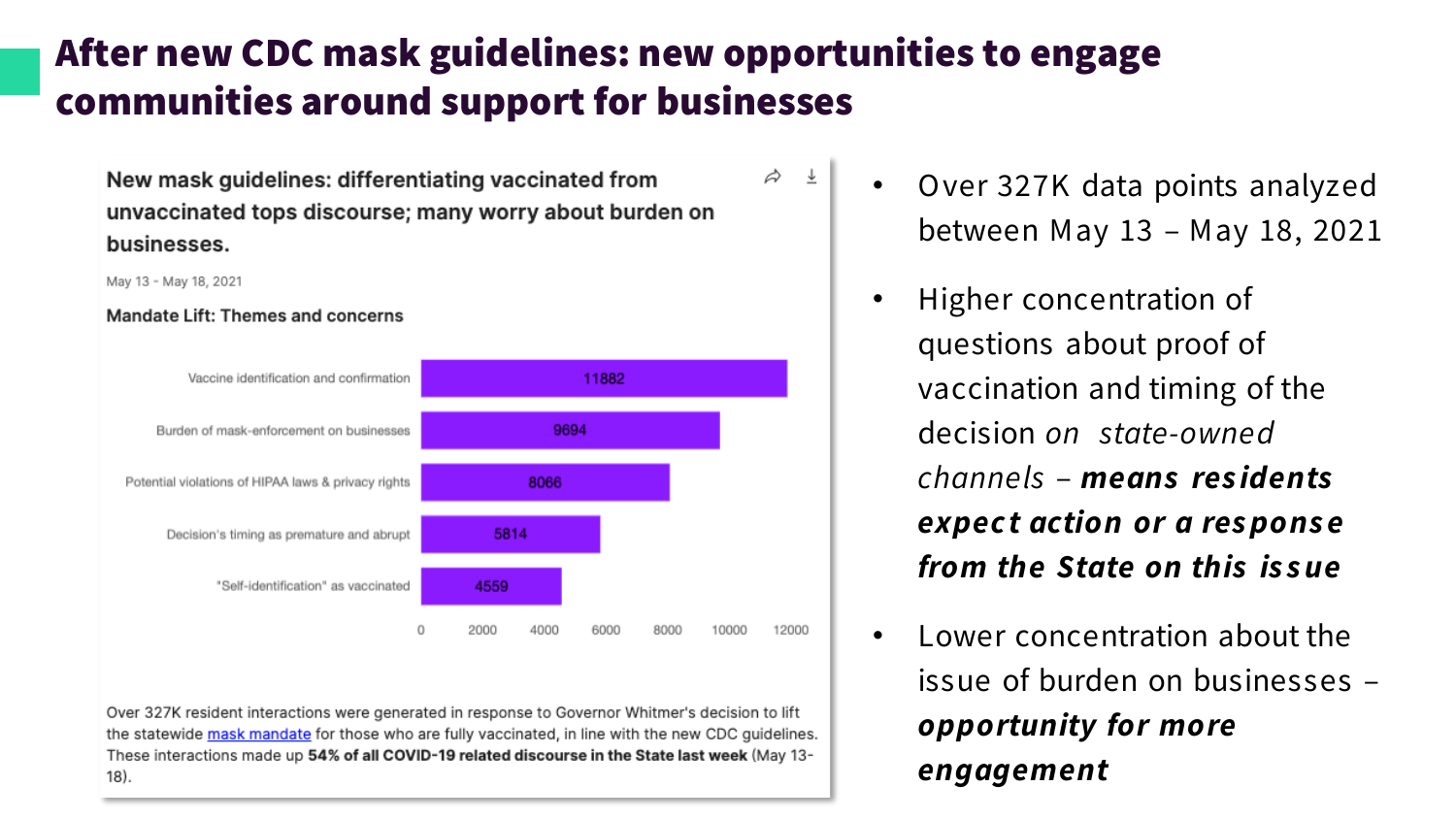# Lifting restrictions announcement yesterday Governor's announcement sees less negativity and less polarization than seen in Vacc to Normal campaign

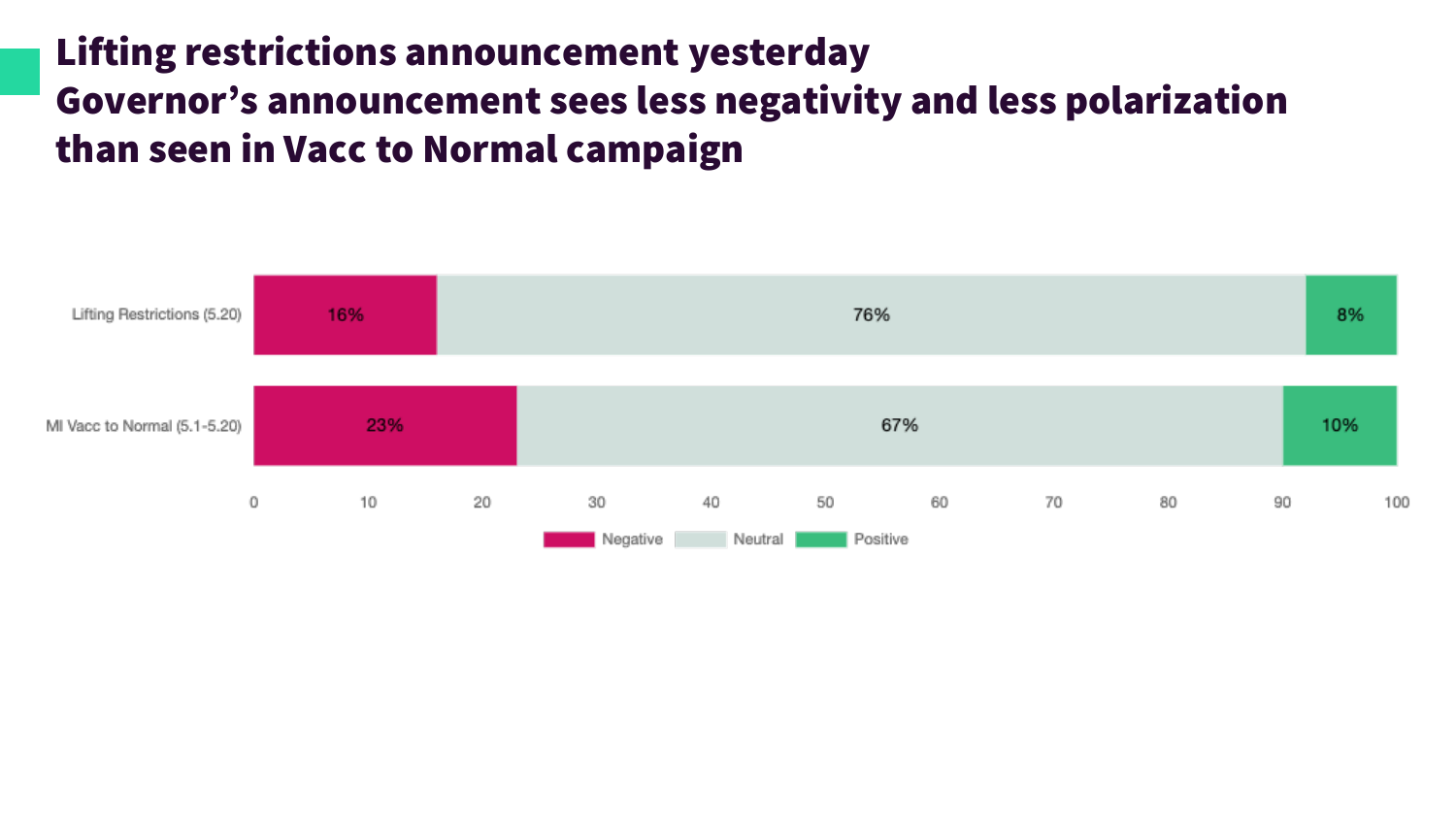### Next Steps

- Attitudes about vaccinating 12-15 year-olds
- Incentives
- Dive deeper into reaction to following new CDC/MDHHS mask guidelines